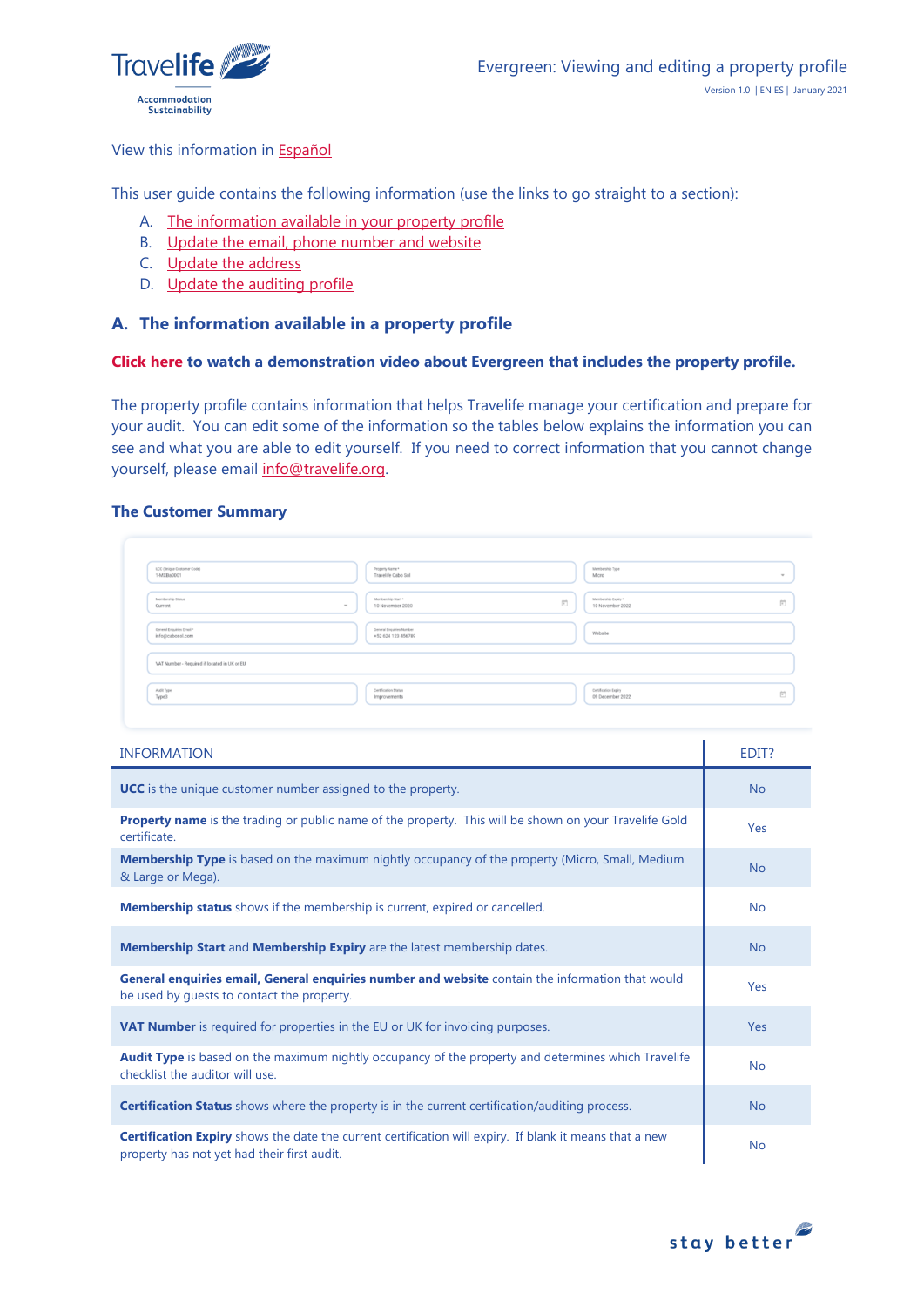### **Address Information**

! This must be the physical location address of the property, the address that guests or auditors would use to find you. This address will be printed on your Travelife Gold certificate, so it is very important that it is correct.

| Location Address Line 1<br>Location Address Line 2<br>Avineda de la Marina 2000 | Location Address Line 3   |
|---------------------------------------------------------------------------------|---------------------------|
| Location City/Town *                                                            | Location Post/Zip Code    |
| Cabo San Lucas                                                                  | 23400                     |
| Location Country *                                                              | Location State/Province * |
| Mexico                                                                          | Baja California Sur       |
| $\overline{\phantom{a}}$                                                        | $\tilde{\phantom{a}}$     |
| Longitude (DD)                                                                  | Latitude (DD)             |

| <b>INFORMATION</b>                                                                                                                                                                                                                                                                                          | EDIT?      |
|-------------------------------------------------------------------------------------------------------------------------------------------------------------------------------------------------------------------------------------------------------------------------------------------------------------|------------|
| <b>Location Address Line 1, 2 and 3</b> is the physical number and street/road location of the<br>property along with any suburb.                                                                                                                                                                           | <b>Yes</b> |
| <b>Location city/town</b> is the physical village/town/city where the property is located.                                                                                                                                                                                                                  | <b>Yes</b> |
| <b>Location Post/Zip Code</b> is for the physical address and can be left blank if the country does<br>not use post codes.                                                                                                                                                                                  | <b>Yes</b> |
| <b>Location country</b> is based on ISO international standards for country names.                                                                                                                                                                                                                          | Yes        |
| <b>Location State/Province</b> is based on ISO international standards for country regions.                                                                                                                                                                                                                 | <b>Yes</b> |
| <b>Longitude and Latitude</b> contain are the coordinates of the property obtained from Google<br>maps. They assist online travel agents (OTAs) and tour operators with updating their<br>accommodation listings to show Travelife certified properties, and help auditors find a property<br>on audit day. | <b>No</b>  |

## **The Auditing Profile**

! This information helps Travelife and our auditors prepare for an audit. All of the information can be edited and you should update at least every 2-years before your next audit is due.

| Type of Property *<br>Leisure resort or hotel |                               |                                                             | $\check{\phantom{a}}$ |
|-----------------------------------------------|-------------------------------|-------------------------------------------------------------|-----------------------|
| Number of Guest Rooms *<br>100                |                               | Maximum Nightly Guest Occupancy *<br>205                    |                       |
| Star Rating<br>$\overline{\phantom{a}}$       |                               | Approximate Number of Staff<br>35                           |                       |
| Closed for Low Season?                        |                               |                                                             |                       |
| Number of swimming pools<br>$\overline{2}$    |                               | Number of other constructed water attractions<br>$^{\circ}$ |                       |
| Employs children under the age of 18?         |                               | Are there any animals at the property?                      |                       |
| Petting 200?                                  | Free roaming wild life?       | Animals used for transport or activities?<br>n              |                       |
| Animals used for entertainment or photos?     | Aguarium with marine animals? | Stray cats or dogs?                                         |                       |
| Zoo or other captive animals on display?      |                               | Animal sanctuary?                                           |                       |

## <span id="page-1-0"></span>**B. Update the email, phone number and website**

! It is important that this information is what guests would use to contact you. It will be used to check your Travelife Collection listing and the website may be used to check compliance with the Travelife requirements, so please make sure it is correct.

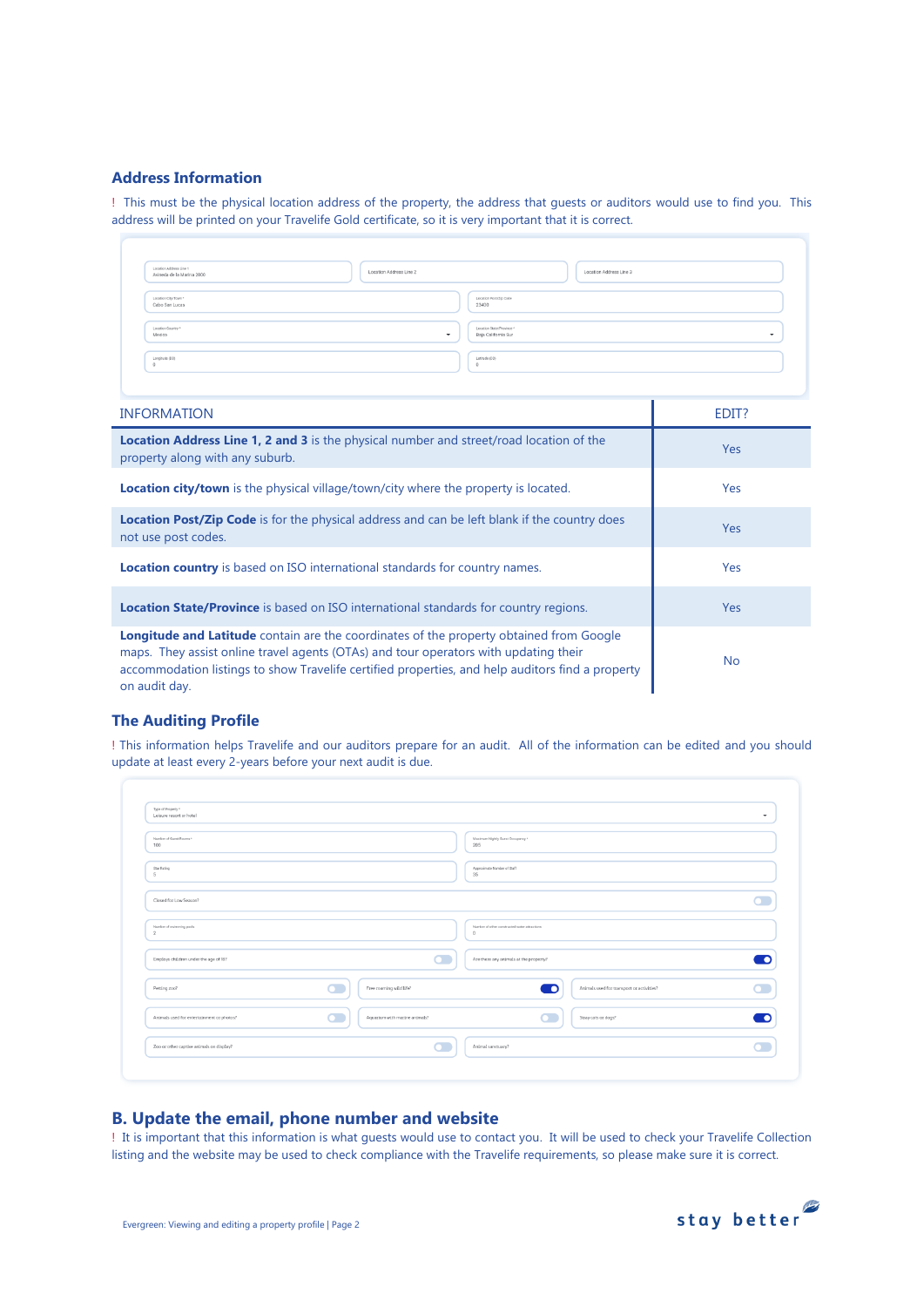## **[Click here](https://youtu.be/4esdsVkRpqw) to watch a short tutorial or follow the instructions below.**

- 1. Login to Evergreen at [www.travelifeaudits.com.](http://www.travelifeaudits.com/)
- 2. Click the Property Profile icon on the blue menu.
- 3. Select the property you wish to add or remove access to. If you have many properties assigned to you, you can use the search and filter options at the top of the page to help you find the correct property.
- 4. Click on Customer Summary to open the information.
- 5. Edit the information you wish to change.
- 6. When you have finished click the blue Save button.

# <span id="page-2-0"></span>**C. Update the address**

! The address must be the physical location of the property that guests and auditors would use to find you. This address will be printed on your Travelife Gold certificate, so it is important that it is correct.

### **[Click here](https://youtu.be/G7N-bieCQoI) to watch a short tutorial or follow the instructions below.**

- 1. Login to Evergreen at [www.travelifeaudits.com.](http://www.travelifeaudits.com/)
- 2. Click the Property Profile icon on the blue menu.
- 3. Select the property you wish to edit. If you have many properties assigned to you, you can use the search and filter options at the top of the page to help you find the correct property.
- 4. Click on Address Information to view the address.
- 5. Edit the fields you wish to change. Please note that you cannot edit the coordinates so if you think they are incorrect, please email [info@travelife.org.](mailto:info@travelife.org)
- 6. When you have finished click the blue Save button.

# <span id="page-2-1"></span>**D. Update the auditing profile**

! Please ensure this information is updated when you first join Travelife then at least every 2-years before your next audit is due.

### **[Click here](https://youtu.be/JLPEpxoO9QI) to watch a short tutorial or follow the instructions below.**

- 1. Login to Evergreen at [www.travelifeaudits.com.](http://www.travelifeaudits.com/)
- 2. Click the Your Profile icon on the blue menu.
- 3. Select the Auding Profile to view the information.
- 4. You can update any of the information so simply make any required changes.
- 5. Use the blue toggles to add information about any seasonal closures or any animals you might have at the property.
- 6. When you have finished click the blue Save button.

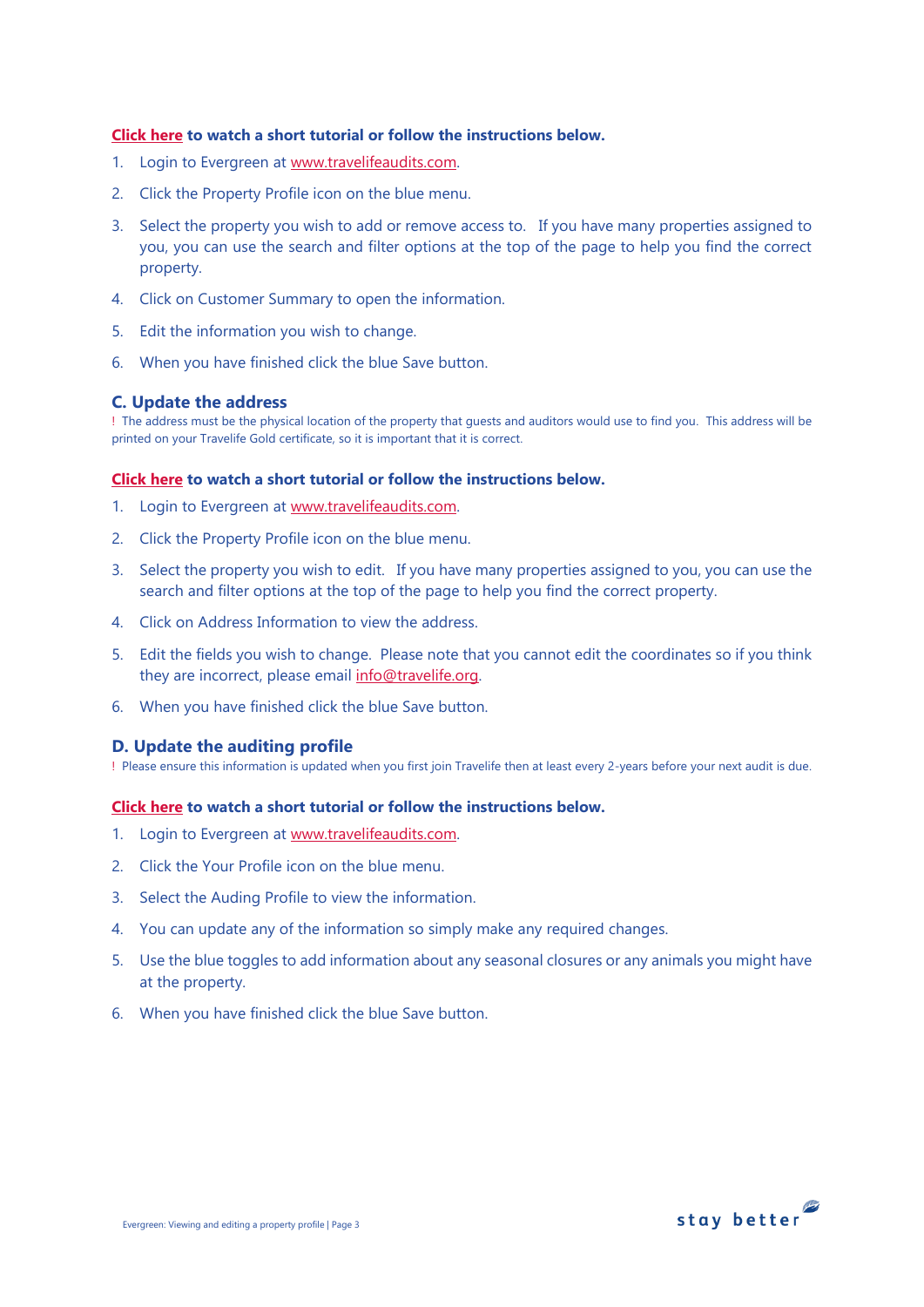# <span id="page-3-0"></span>**Evergreen: Ver y editar el perfil de una propiedad**

Esta guía de usuario contiene la siguiente información (use los links para acceder a cada sección)

- A. [Información disponible en el Perfil de la Propiedad](#page-3-1)
- B. [Actualización de correo electrónico, teléfono y sitio web](#page-4-0)
- C. [Actualizar la Dirección](#page-5-0)
- D. [Actualizar el perfil de auditoría](#page-5-1)

# <span id="page-3-1"></span>**A. Información disponible en el Perfil de la Propiedad**

# **[Haga clic aquí](https://youtu.be/uVvhNdIpB1o) para ver un video de demostración sobre Evergreen, que incluye el perfil de la propiedad.**

El perfil de la propiedad contiene información que ayuda a Travelife a gestionar su certificación y a preparar su auditoría. Puede editar parte de la información, por lo que las siguientes tablas explican la información que puede ver y la que puede editar usted mismo. Si necesita corregir información que no puede modificar usted mismo, envíe un correo electrónico a [info@travelife.org.](mailto:info@travelife.org)

### **Resumen de Cliente**

| UCC (Unique Oustomer Code)<br>1-MXBa0001      | Property Name *<br>Travelife Cabo Sol          |                                                           | Membership Type<br>Micro                 | $\;$                                   |
|-----------------------------------------------|------------------------------------------------|-----------------------------------------------------------|------------------------------------------|----------------------------------------|
| Membership Status<br>Current<br>$\sim$        | Membership Start*<br>10 November 2020          | $\left[\begin{smallmatrix} 1\\ 1\end{smallmatrix}\right]$ | Membership Expiry *<br>10 November 2022  | $\begin{bmatrix} 0 \\ 0 \end{bmatrix}$ |
| General Enquiries Email *<br>info@cabosol.com | General Enquiries Number<br>+52 624 123 456789 |                                                           | Website                                  |                                        |
| VAT Number - Required if located in UK or EU  |                                                |                                                           |                                          |                                        |
| Audit Type<br>Type3                           | Certification Status<br>Improvements           |                                                           | Certification Expiry<br>09 December 2022 | $\begin{bmatrix} 0 \\ 0 \end{bmatrix}$ |

| <b>INFORMACIÓN</b>                                                                                                                                                                               | EDITAR?   |
|--------------------------------------------------------------------------------------------------------------------------------------------------------------------------------------------------|-----------|
| <b>UCC</b> es el número único de cliente asignado a la propiedad.                                                                                                                                | <b>No</b> |
| Nombre de Propiedad es el nombre commercial o púlbico de la propiedad. Este es el nombre que se<br>incluirá en el Certificado Travelife Gold.                                                    | Si        |
| Tipo de Membresía se encuentra basado en el máximo de ocupación por noche de la propiedad<br>(Micro, Pequeña, Mediana, Grande o Mega).                                                           | <b>No</b> |
| Status de la Membresía muestra si la membresía se encuentra vigente, expirada o cancelada.                                                                                                       | <b>No</b> |
| Inicio de Membresía y Expiración de Membresía son las últimas fechas de vigencia de la membresía                                                                                                 | <b>No</b> |
| Correo electrónico, número de Consultas Generales y Sitio Web contienen la información que será<br>utilizada por los huéspedes para contactar la propiedad.                                      | Si        |
| Numero VAT es requerido para las propiedades en la UE y UK para propósitos de facturación.                                                                                                       | Si        |
| Tipo de Auditoría está basado en la ocupación máxima por noche de la propiedad y determina el tipo<br>de Checklist de Travelife que utilizará el auditor.                                        | <b>No</b> |
| Status de Certificación muestra en donde se encuentra la propiedad en el proceso de<br>Certificación/Auditoría.                                                                                  | <b>No</b> |
| Expiración de la Certificación muestra la fecha en la que la certificación vigente expirará. Si se<br>encuentra en blanco quiere decir que la propiedad aún no ha recibido su primera auditoría. | <b>No</b> |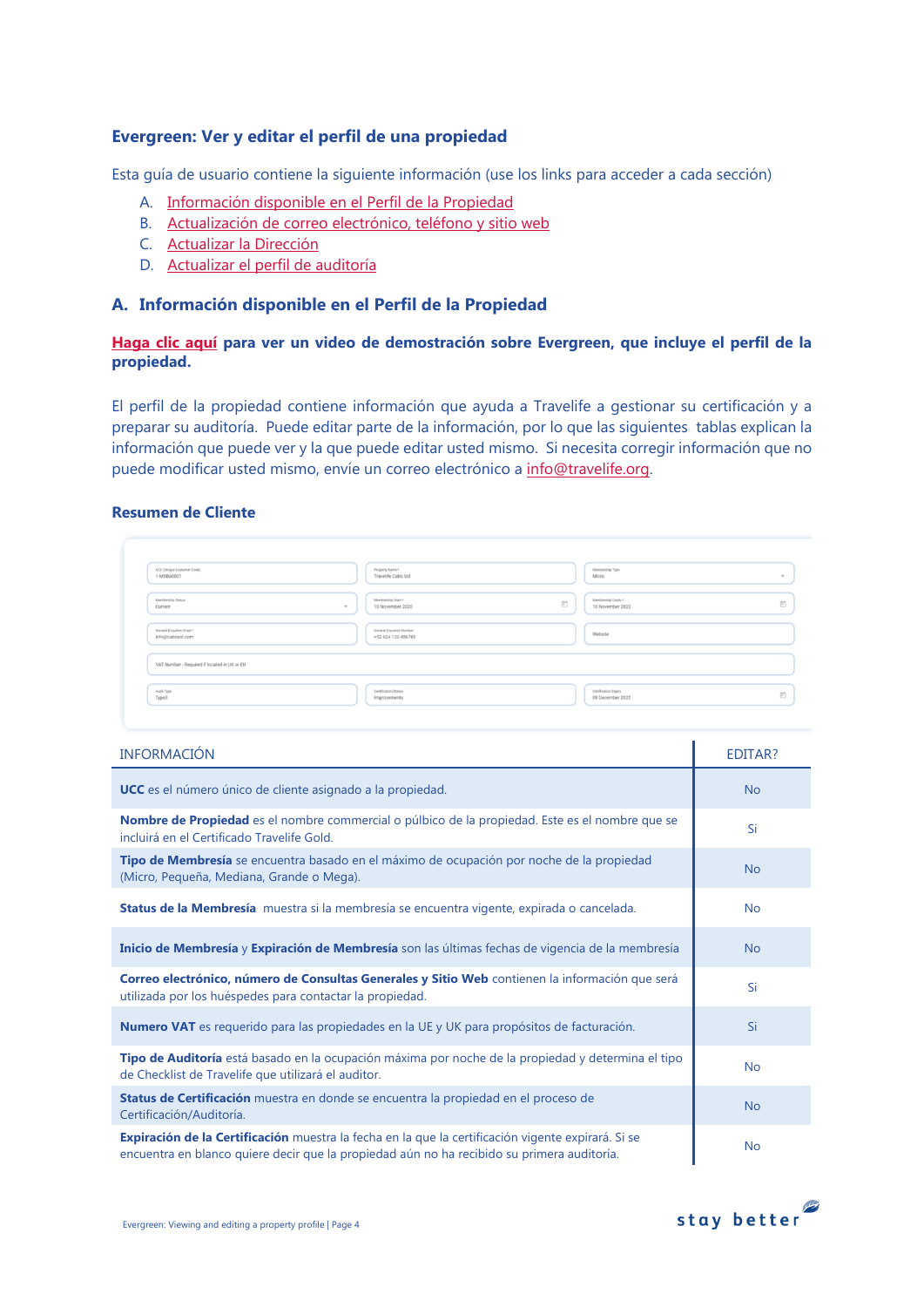## **Información de la Dirección.**

! Esta debe ser la dirección de la ubicación física de la propiedad, la dirección que los huéspedes o auditores utilizarían para en

| Location Address Line 1<br>Avineda de la Marina 2000 | Location Address Line 2 |                                                  | Location Address Line 3 |
|------------------------------------------------------|-------------------------|--------------------------------------------------|-------------------------|
| Location City/Town *<br>Cabo San Lucas               |                         | Location Post/Zip Code<br>23400                  |                         |
| Location Country *<br>Mexico                         | $\cdot$                 | Location State/Province *<br>Baja California Sur | $\cdot$                 |
| Longitude (DD)                                       |                         | Latitude (DD)                                    |                         |

| <b>INFORMACIÓN</b>                                                                                                                                                                                                                                                                                                                                       | EDITAR?   |
|----------------------------------------------------------------------------------------------------------------------------------------------------------------------------------------------------------------------------------------------------------------------------------------------------------------------------------------------------------|-----------|
| Ubicación de la Dirección líneas 1, 2 y 3 se refiere al número y calle/Carretera donde se<br>encuentra la propiedad.                                                                                                                                                                                                                                     | Si        |
| Ubicación Ciudad/Pueblo se refiere a la ciudad/Pueblo/Poblado donde se encuentra la<br>propiedad.                                                                                                                                                                                                                                                        | Si        |
| <b>Ubicación Código Postal</b> se refiere al código postal de la dirección física de la propiedad. Se<br>debe dejar en blanco si el país en el que se encuentra no utiliza códigos postales.                                                                                                                                                             | Si        |
| Ubicación País se basa en las normas internacionales ISO para los nombres de países.                                                                                                                                                                                                                                                                     | Si        |
| Ubicación Estado/Provincia se basa en las normas internacionales ISO para las regiones de los<br>países                                                                                                                                                                                                                                                  | Si        |
| Longitud & Latitud contiene las coordenadas de la propiedad obtenidas de Google maps.<br>Ayudan a las agencias de viajes en línea (OTA) y a los operadores turísticos a actualizar sus<br>listados de alojamientos para mostrar las propiedades certificadas por Travelife, y ayuda a los<br>auditores a encontrar una propiedad el día de la auditoría. | <b>No</b> |

contrarle. Esta dirección estará impresa en su certificado Travelife Gold, por lo que es muy importante que sea correcta.

#### **El Perfil de Auditoría**

! Esta información ayuda a Travelife y a nuestros auditores a prepararse para una auditoría. Toda la información puede editarse y debe actualizarse al menos cada dos años antes de la próxima auditoría.

| Type of Property *<br>Leisure resort or hotel |             |                               |                                                             |                                           |  |
|-----------------------------------------------|-------------|-------------------------------|-------------------------------------------------------------|-------------------------------------------|--|
| Number of Guest Rooms *<br>100                |             |                               | Maximum Nightly Guest Occupancy *<br>205                    |                                           |  |
| Star Rating<br>$\overline{\phantom{a}}$       |             |                               | Approximate Number of Staff<br>35                           |                                           |  |
| Closed for Low Season?                        |             |                               |                                                             |                                           |  |
| Number of swimming pools<br>$\overline{2}$    |             |                               | Number of other constructed water attractions<br>$^{\circ}$ |                                           |  |
| Employs children under the age of 18?         |             |                               | Are there any animals at the property?                      |                                           |  |
| Petting 200?                                  | <b>a</b> 1  | Free roaming wild life?       | −∩                                                          | Animals used for transport or activities? |  |
| Animals used for entertainment or photos?     | $\mathbf C$ | Aquarium with marine animals? |                                                             | Stray cats or dogs?                       |  |
| Zoo or other captive animals on display?      |             |                               | Animal sanctuary?                                           |                                           |  |

# <span id="page-4-0"></span>**B. Actualización de correo electrónico, teléfono y sitio web**

! Es importante que esta información sea la que los huéspedes utilizarían para ponerse en contacto con usted. Se utilizará para inscribir su propiedad en Travelife Collection y el sitio web puede utilizarse para comprobar el cumplimiento de los requisitos de Travelife, así que asegúrese de que es correcta.

#### **[Haga clic aquí](https://youtu.be/4esdsVkRpqw) para ver un tutorial corto o siga las instrucciones a continuación.**